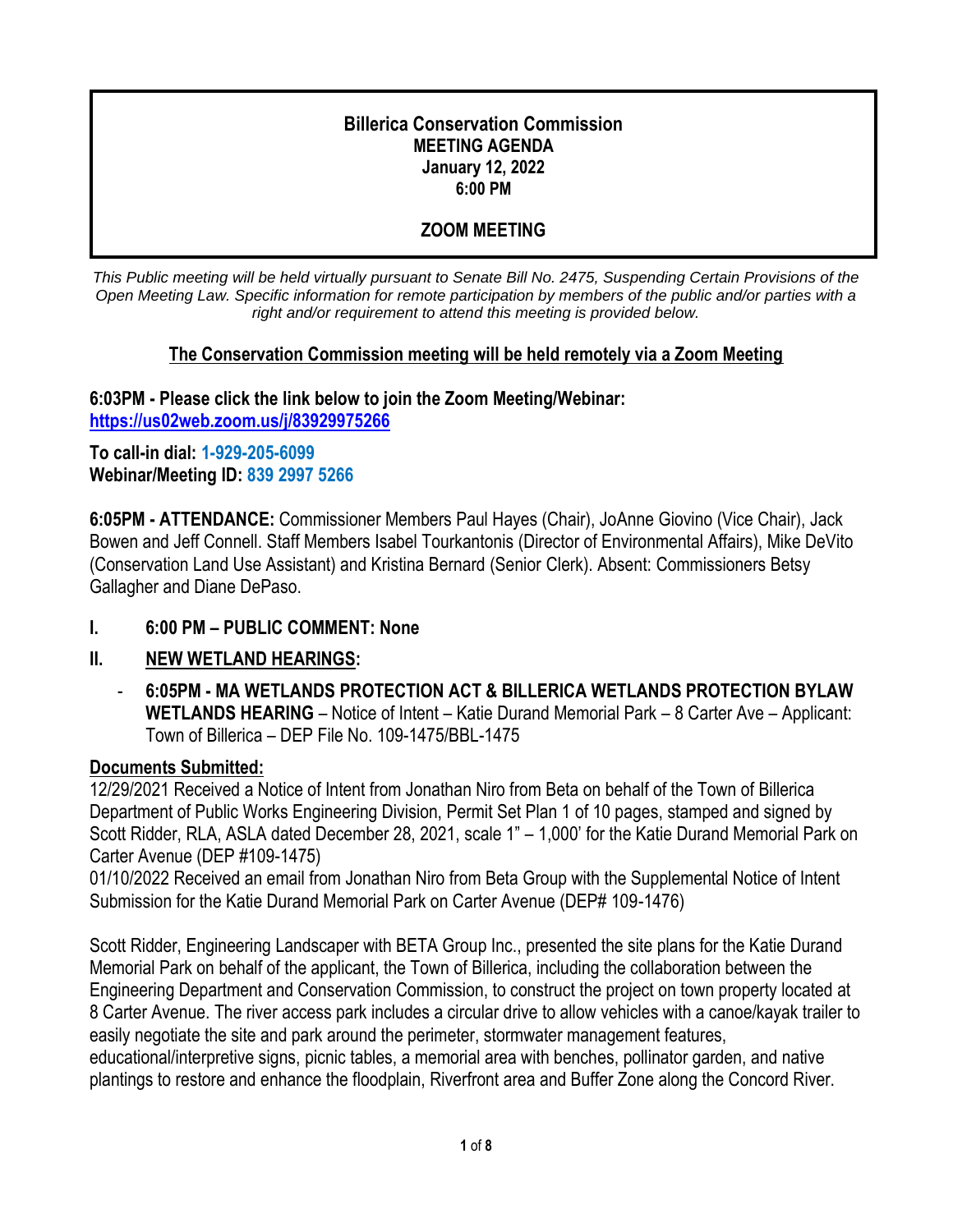Jonathan Niro, Environmental Scientist with BETA Group Inc., described the wetland resource areas associated with the project site. There is a pocket of isolated vegetated wetland south of the project site, at the end of Carter Avenue. The entire site falls within local Green Engineering Floodplain and FEMA floodplain. He explained that when designing the project, the team assessed all the applicable performance standards, and the project meets all performance standards under the Act. He also clarified that no work is proposed within vegetated wetland. The work within floodplain areas largely consists of minor grading to establish the circular drive and the stormwater management areas and verified that the project will result in a net increase in flood storage capacity. He noted supplemental information was submitted to the Commission that included a cut and fill analysis addressing work in floodplain. In terms of the local by-law, he noted the project meets all performance standards except for the 50-foot "No Alteration Zone" and that a waiver request was submitted in the NOI package. Work within the 50-foot buffer zone setback is unavoidable due to site access, which is needed off of the existing Carter Avenue roadway.

Isabel Tourkantonis, Conservation Director, summarized staff review comments and noted that the property previously supported an old single-family dwelling with sheds, cleared yard space, and paved driveway when the Town purchased it. There is an existing, cleared elevated footpath that extends from Carter Avenue to the riverbank that is currently utilized by the public for canoe/kayak access. The house and sheds were subsequently demolished in accordance with a wetlands permit after the town's purchase of the land to address safety concerns. She noted that the wetland boundaries remain flagged in the field. She explained the Commission reviewed three different concepts of the proposed Katie Durand Memorial Park in the Fall of 2021 and that the Department is excited to see the project at the permitting stage. She noted the department has been working with Kelley Conway, Town Engineer, and Beta Group Inc. on this great opportunity to facilitate easier access to the river. Diane DePaso and JoAnne Giovino, two of our Commission members, have been working on efforts to design a memorial stone to honor Katie Durand that will be placed in the memorial section of the park. There will also be picnic benches, which will also include a handicap accessible walkway.

The Director confirmed the project triggers review under the MA Stormwater Management Standards, and that she is working with the Board of Health to retain peer review services from Brian Dunn from MBL Land and Development to complete a joint stormwater and floodplain review.

Kelley Conway, Town Engineer, said the team is hoping to complete the design quickly after approval from the Commission, then advertise for the construction contract to get the work started, hopefully, in the Spring.

Commission member Giovino said she is really excited to see this project take place and cannot wait for it to get started as soon as possible. She noted that under the by-law an alternative analysis is required for a variance and asked if pervious pavers were assessed as a potential alternative. Jonathan explained overall the site has very compacted and poor-quality soil and that ground water was quite close to the surface, which limits the use of this alternative on certain sites. This option would require additional fill and materials and since the site is entirely within floodplain it is not practical. He also clarified that the property is fairly large with wooded areas, and that the project is below the allowable increase of impervious surface area under the Bylaw. There was a brief discussion regarding parking on Carter Avenue. Chair Paul Hayes asked if the access drive and the gravel next to it would be level; the answer was that it will all be level and flush. The applicant was also asked about the parking at the bottom of Carter Avenue. Scott Ridder explained that the area will not be used because the intent is to pave the minimum possible yet provide adequate access for emergency vehicles and smooth flow of cars in and out of the site. The parking area is about eight (8) feet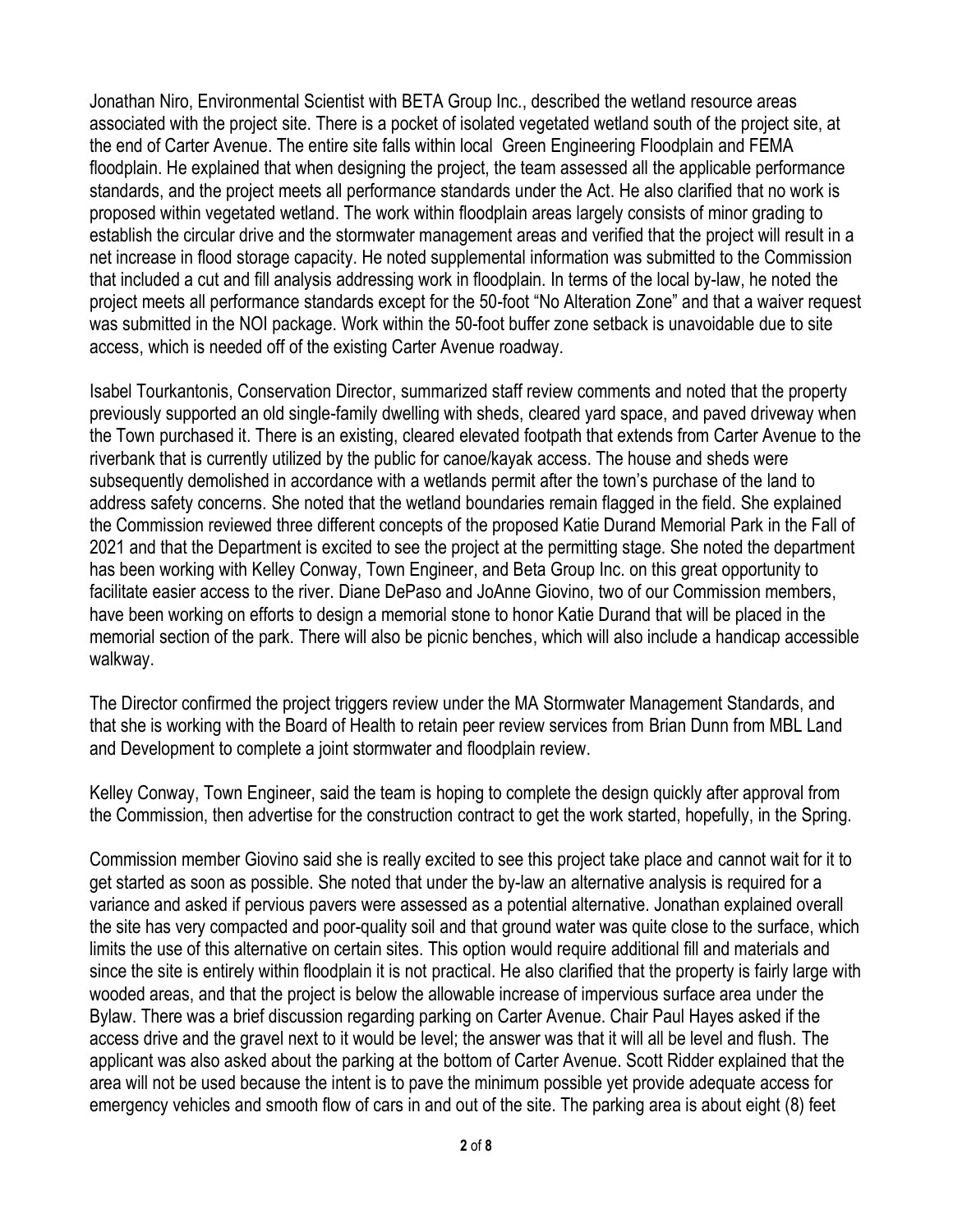wide with boulders on the outside of the access drive to keep cars within that space. The Director noted that the Fire Department reviewed the plans as part of the Engineering/BETA Group Design. Commission member Bowen inquired about snow removal and stockpiling and that it should be addressed on the Operation & Maintenance Plan.

Two audience attendees spoke on the project. The first, Ed Reiner, mentioned that the site is already being used as a canoe access along the existing path to the river. He asked if there would be canoe racks at the park and if the DPW could possibly snowplow further to the end of Carter Avenue to facilitate access and address safety concerns. He suggested the interpretive sign at the end of Carter Ave be shifted to avoid damage from snow plowing. Mr. Reiner stated that he is supportive of the project.

The next audience member to speak was Marlies Henderson. Mrs. Henderson inquired about parking spots. BETA clarified that there would be seven (7) spots in the stone area and one (1) in the paved handicap accessible area. Also, she questioned if the infiltration basins were vulnerable to foot or vehicular traffic. Scott explained there would be post and rail fencing and signage in strategic areas to protect said areas from encroachment. Mrs. Henderson also inquired about a dock as a part of the project and noted that the site design should accommodate a future shed that would be needed for storage of a seasonal dock in the future. The Director explained the current design does not preclude siting of a small shed in the future if needed, but that it would need to be reviewed and coordinated with various departments. There was a discussion about the existing water and sewer services to 8 Carter Avenue that could potentially be used for future bathrooms and to rinse canoes/kayaks. Kelley Conway, Town Engineer, said that the current memorial park project does not include those features due to budgeting, but that they could be discussed as a future phase possibly. Mrs. Henderson noted she is very supportive of the project.

**Motion:** TO continue the hearing to the February 9, 2022 per the applicant's request, moved by Commissioner JoAnne Giovino, seconded by Commissioner, Jack Bowen. All in Favor. Carried unanimously.

- **6:50PM - MA WETLANDS PROTECTION ACT & BILLERICA WETLANDS PROTECTION BYLAW WETLANDS HEARING** – Notice of Intent – 113B Bridle Road – Applicant: Betsy Casella – DEP File No.109-1476/BBL-1476

#### **Documents Submitted:**

12/23/2021 Received a Notice of Intent from Stephen Dresser to demolish a home and construct a new one located at 113B Bridle Road on behalf of the applicant Betsy Casella, Notice of Intent Site Plan stamped and signed by Stephen Dresser dated November 30, 2021, scale 1" = 30' (DEP #109-1476) 01/12/2021 Received an email from Kristel Bennett the Director of the Board of Health with the Town of Billerica regarding comments for 113B Bridle Road (DEP# 109-1476)

Stephen Dresser from Dresser, Williams and Way presented the project on behalf of the applicant, Betsy Casella. The house currently sits in the outer riparian zone (Riverfront Area) of the Concord River. The intent is to demolish the house and replace it with a new home situated outside of the 200-foot Riverfront Area. As a result, this will be outside of the jurisdiction of the Conservation Commission as well. Steve noted the project also includes removal of the gravel driveway on the property. Said areas will then be graded smooth, stabilized, returned to pervious, vegetated land. A post and rail fence is proposed upgradient of the floodplain limit and 50' Buffer Zone setback. There are also sheds on the property that will be removed as well. Steve noted there are no variances required because there will be no work within the 50-foot No Alteration Zone. Steve noted, the design includes restoration plantings up gradient of FEMA floodplain. Steve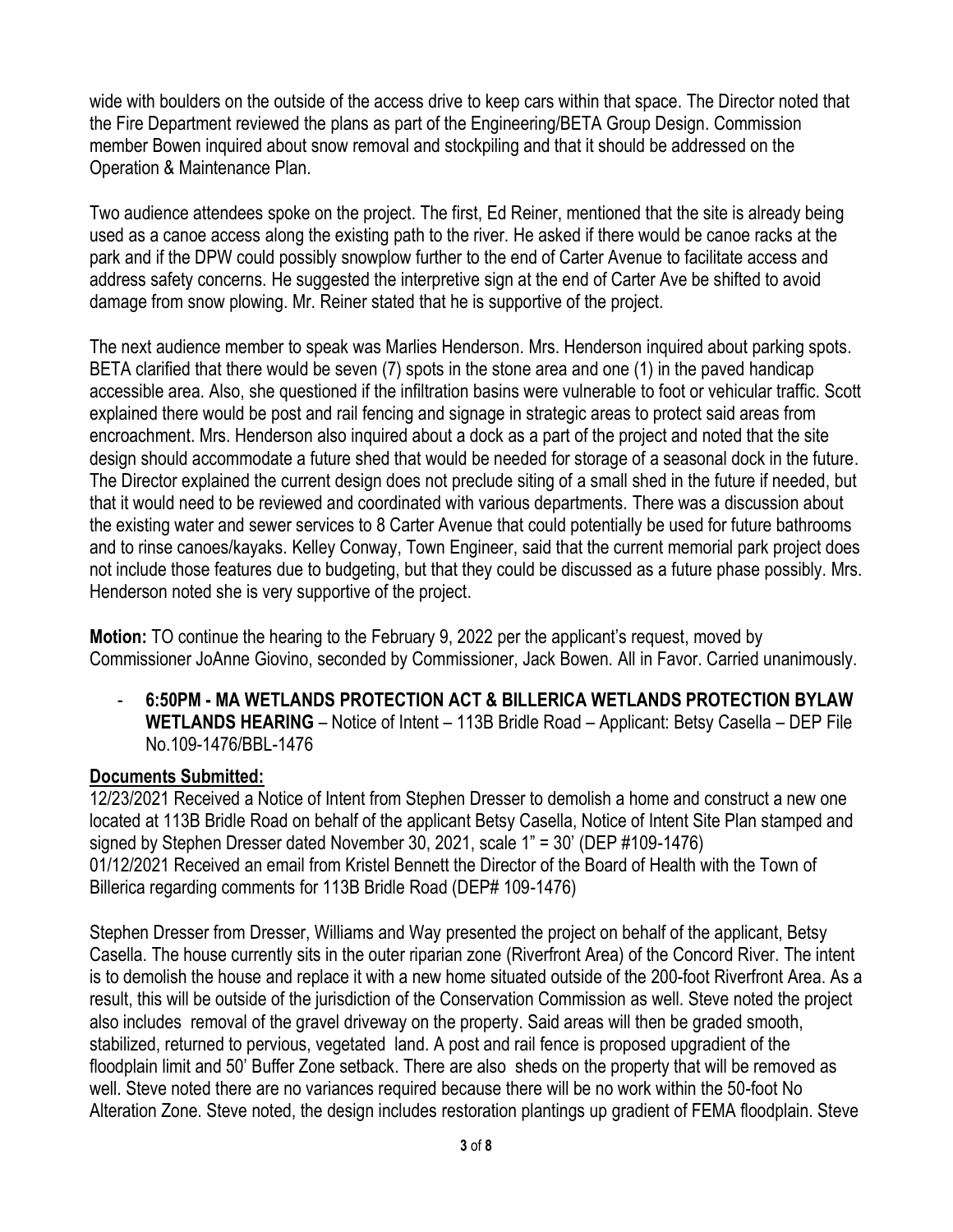noted that the current site plan before the Commission was revised to address staff comments, including the labeling the 100-foot buffer zone, adding the 50-foot No Alteration Zone, foot path to the river, and clarification on the location of the post and rail fence. He indicated the project is a significant improvement as structures, including the dog kennel, will be relocated farther from the river.

Isabel Tourkantonis, Director of Conservation, mentioned that the project would yield protection to wetland resource areas since the new dwelling is proposed father from the river and outside the Riverfront Area. Although a formal wetlands delineation by a qualified wetland scientist was not provide to the Commission as required, Stephen appears to have defined the limit of bank based on the first observable break in slope method of the MA Wetlands Protection Act. Staff generally concurs with the limit of Riverfront; however, no soils were assessed by a qualified wetland scientist to verify the presence of Bordering Vegetation Wetland, particularly since much of the land area had been historically cleared and maintained as lawn. There was discussion about the insufficient wetlands delineation and the requirement for a qualified wetlands professional to submit the information as part of a wetlands application. Members noted that the limit of all wetland resource areas associated with a project should be identified and delineated in the field by a Professional Wetland Scientist. Given the scope of work is generally limited to the removal of structures and restoring said areas as pervious vegetated areas, the Commission could consider it for this case only. Commission member Giovino noted as part of the Commissions review, a finding should clarify that the Commission only reviewed the outer limit of bank and did not confirm the presence of BVW for the property.

The Commission requested additional restoration plantings, including trees, to restore overlapping resource areas, including floodplain, inner riparian, and buffer zone be added to the plan. Plantings should be installed between the post and rail fence and the river. Steve noted that the applicant is already proposing plantings and clarified that he developed the plan and not a botanist or wetland scientist. Commission members noted the planting plan should be developed by a qualified botanist or wetland professional to ensure the right plant species are well suited and adapted for the type of soils and conditions on the site. The Commission explained that consistent with other project reviews along the river, tree plantings are included in reviews in an effort to restore riparian areas that have been mowed along the water's edge. Members noted that the site is adjacent to the Town's water supply, so any opportunity to install trees within the inner riparian zone, particularly areas that have been mowed, is a significant improvement to site conditions and the environment. The Commission requested different species, including trees interspersed on either side of the proposed natural footpath and along the bank.

**Motion:** TO continue the hearing per the applicant's request to the January 26, 2022, moved by Commissioner JoAnne Giovino, seconded by Commissioner Jack Bowen. All in Favor. Carried unanimously.

### **III. CONTINUED WETLAND HEARINGS:**

- **7:16PM - MA WETLANDS PROTECTION ACT & BILLERICA WETLANDS PROTECTION BYLAW WETLANDS HEARING –** Notice of Intent – Continued Public Hearing – Notice of Intent – K137E, L138E and 337 Transmission Line – Applicant: New England Power Company – DEP File No. 109- 1472/BBL-1472

### **Documents Submitted:**

12/16/2021 Received an email from a direct abutter - 10 Twin Pines Avenue, to the project corridor regarding the K137, L138 and 337 Transmission Line Right of Way (ROW), - Property owner Ligia Pineros stressed concerns regarding previous maintenance work completed by National Grid. (DEP #109-1472)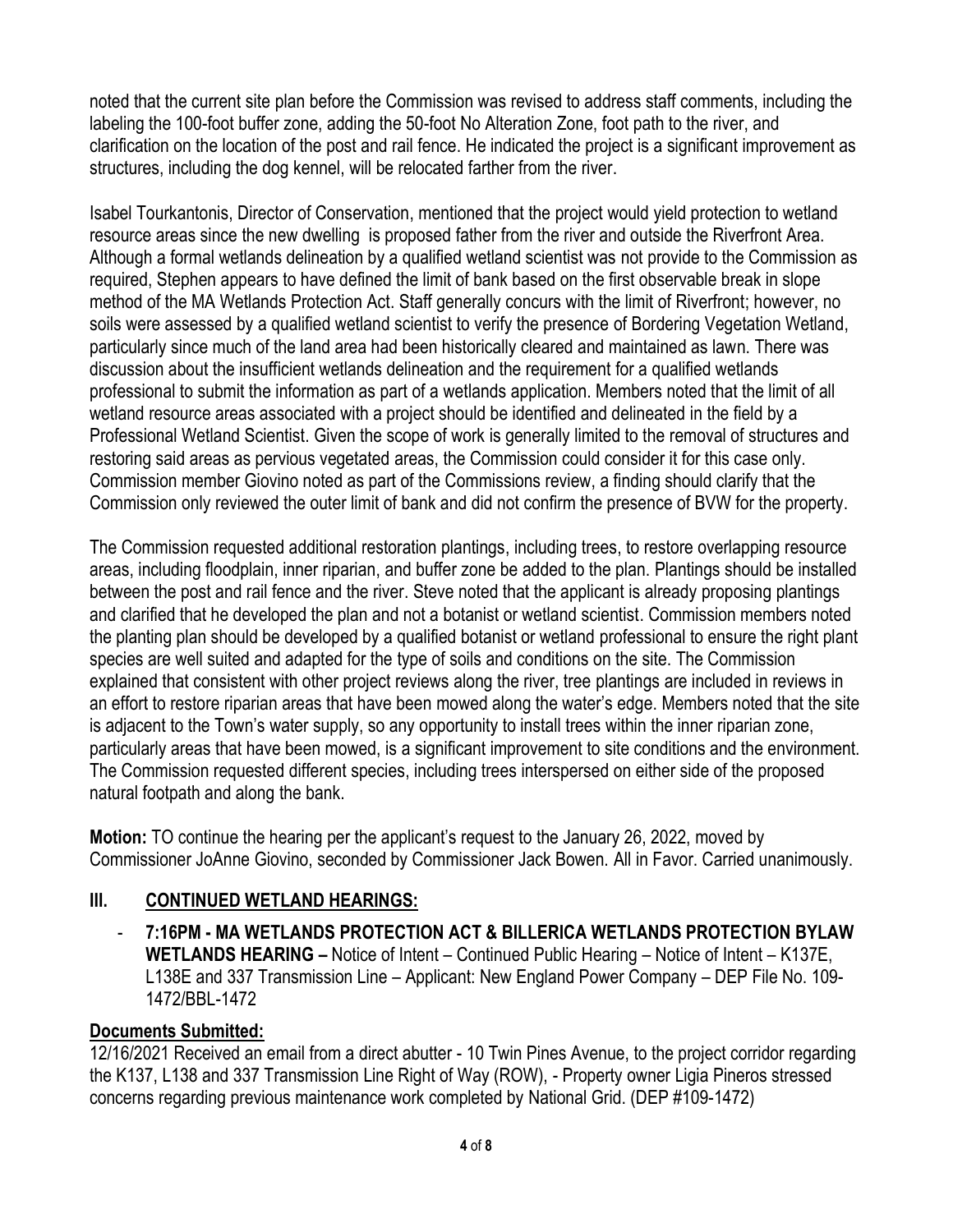12/17/2021 Received an email from MassDEP regarding the Memo of Agreement regarding the type of work and use of mats used for the utility projects. (K137, L138 and 337 Transmission Line Right of Way) (DEP #109-1472)

12/20/2021 Received an email from Alison Milliman from BSC Group with an attached letter summarizing the CWQC/NOI process and guidance NEP received from the MassDEP. Regarding K137, L138 and 337 Transmission Line Right of Way (DEP #109-1472)

01/11/2022 Received an email from Alison Milliman from BSC Group with updated Notice of Intent Maps and a Wetland Delineation Report for K137, L138 & 337 Transmission Line Right of Way (DEP #109-1472) 01/12/2022 Received from hard copies of the updated Notice of Intent Maps and a Wetland Delineation Report from Alison Milliman from BSC Group for K137, L138 & 337 Transmission Line Right of Way (DEP #109-1472)

Alison Milliman from BSC Group reviewed the supplemental information submitted since her co-worker, Lindsay Carl, presented the project at the first hearing in December 2021. Per the Commission's request, BSC submitted a wetlands report and BVW data plot forms, revised project plans – Environmental Resource Maps with corresponding wetland labels, and written documentation addressing review of proposed temporary impacts associated with the installation of construction mats. She noted a memo on the Comprehensive Water Quality Certification and agreement that New England Power has with the MassDEP concerning the view of temporary construction mats placed in wetland resource areas. She clarified that approximately 43 soil boring holes are associated with the project, but only those borings proposed in Billerica and within resource areas were identified as impacts on the NOI form. These include 12-square feet of temporary impact to BVW resulting from proposed boreholes.

Alison Milliman referenced recent email correspondence shared between the Northeast MassDEP office and the Billerica Conservation Department and that the MassDEP had acknowledged it did not have any further comments addressing proposed temporary impacts identified on the NOI form. She noted a street name was updated on the maps. All disturbances will be temporary and restored back to pre-construction condition to the extent feasible.

Isabel Tourkantonis, Director of Conservation, also referenced the recent correspondence between the applicant and MassDEP. She noted based on the follow up from MassDEP Northeast reviewer on the current project and written information provided by the applicant that the Commission appeared to have completed its review and due diligence. There was discussion between Commission members to include a condition in the wetlands permit that a wetland scientist shall be retained to monitor and review the installation of construction mats and restoration of all resource areas once construction BMPs were removed from the project corridor.

**Motion:** TO close the hearing and issue an Order of Conditions with the conditions discussed and supplemental information provided by the applicant, moved by Commissioner JoAnne Giovino, seconded by Commissioner, Jack Bowen. All in Favor: Carried unanimously.

**7:28PM - MA WETLANDS PROTECTION ACT & BILLERICA WETLANDS PROTECTION BYLAW WETLANDS HEARING** – Notice of Intent – Continued Public Hearing – 581 Boston Road – Applicant: Jeff O'Rourke – DEP File No. 109-1466/BBL-1466

#### **Documents Submitted:**

12/17/2021 Received an email from the Director, Isabel Tourkantonis who had attached a peer review from Stephen Borgatti and Philip Paradise of Beta for 581 Boston Road (DEP #109-1466)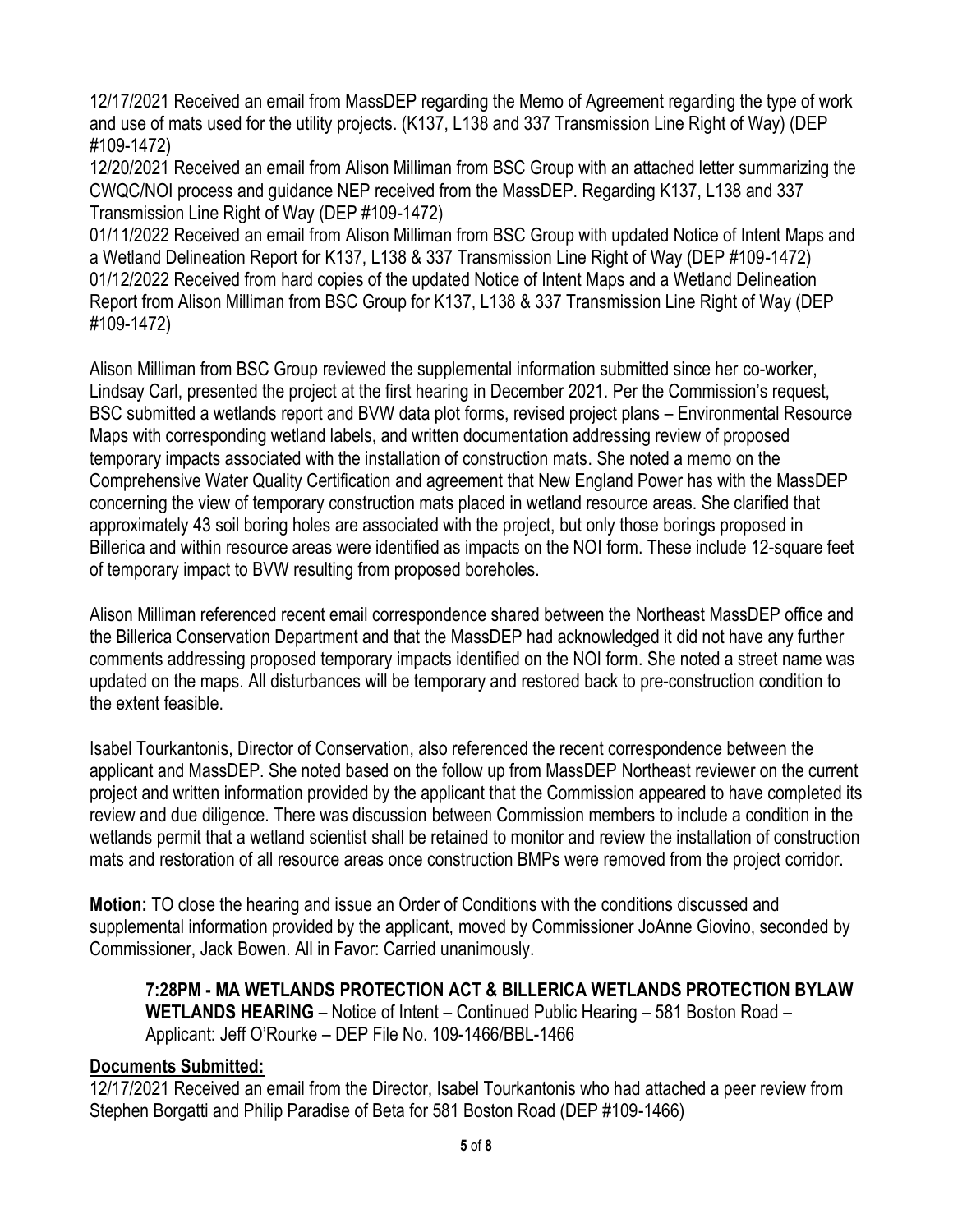01/07/2022 Received an email from Stephen Dresser to Request a Continuance for 581 Boston Road until the February 9, 2022, meeting (DEP #109-1466)

**Motion:** TO continue the hearing to the February 9, 2022 meeting per the applicant's request, moved by Commissioner, JoAnne Giovino, seconded by Commissioner Jack Bowen. All in Favor: Carried Unanimously

- **7:29PM - MA WETLANDS PROTECTION ACT & BILLERICA WETLANDS PROTECTION BYLAW WETLANDS HEARING** – Notice of Intent – Continued Public Hearing – 92 Billerica Avenue – Applicant: Jon Metivier – DEP File No. 109-1467/BBL-1467

#### **Documents Submitted:**

12/14/2021 Received an email from Stephen Dresser with the Peer Review - Proposed Stormwater Management Design and other Development Features above the referenced project for 92 Billerica Avenue by Brian Dunn (DEP #109-1467)

01/07/2022 Received an email from Stephen Dresser to Request a Continuance for 92 Billerica Avenue until the January 26, 2022, meeting (Dep #109-1467)

**Motion:** TO continue the hearing to the January 26, 2022 per the applicant's request, moved by Commissioner JoAnne Giovino, seconded by Commissioner Jack Bowen. All in Favor: Carried Unanimously

- **7:30PM - MA WETLANDS PROTECTION ACT & BILLERICA WETLANDS PROTECTION BYLAW WETLANDS HEARING** – Notice of Intent – Continued Public Hearing – 0 Market Street – Applicant: Bryan Duby – DEP File No. 109-1436/BBL-1436

### **Documents Submitted:**

01/11/2022 Received an email from Mark Arnold, Wetland Engineer on behalf of Bryan Duby with Goddard Consulting LLC to Request a Continuance for 0 Market Street (DEP #109-1436)

The Director noted the applicant's representative submitted an email request to continue the meeting to the February 9, 2022, meeting. Members of the Commission discussed that the project has been continued for several months with limited input and information provided to the Commission since August 2020, including a response to peer review comments. The Commission requested a verbal update from the applicant addressing the substantial delays, since the project hearing continues to take up space on meeting agendas.

**Motion:** To continue the hearing to the February 9, 2022 meeting per the applicant's request, moved by Commissioner JoAnne Giovino, seconded by Commissioner Jack Bowen. **All in Favor:** Carried Unanimously

# **IV. PREVIOUSLY CONTINUED HEARINGS:**

- **7:32PM - MA WETLANDS PROTECTION ACT & BILLERICA WETLANDS PROTECTION BYLAW WETLANDS HEARING** – Notice of Intent – Continued Public Hearing – Notice of Intent – 600 Technology Park Drive – Applicant: TPD 600 Equity Partners, LLC c/o KS Partners, LLC – DEP File No. 109-1473/BBL-1473 *(Previously Continued to 1-26-2022)*

### **V. ADMINISTRATIVE MATTERS / DIRECTOR'S REPORT:**

- **7:33PM - Request for Certificate of Compliance:**
	- DEP File No. 109-1315/BBL1315 Billerica Dog Park (Vietnam Veterans Park)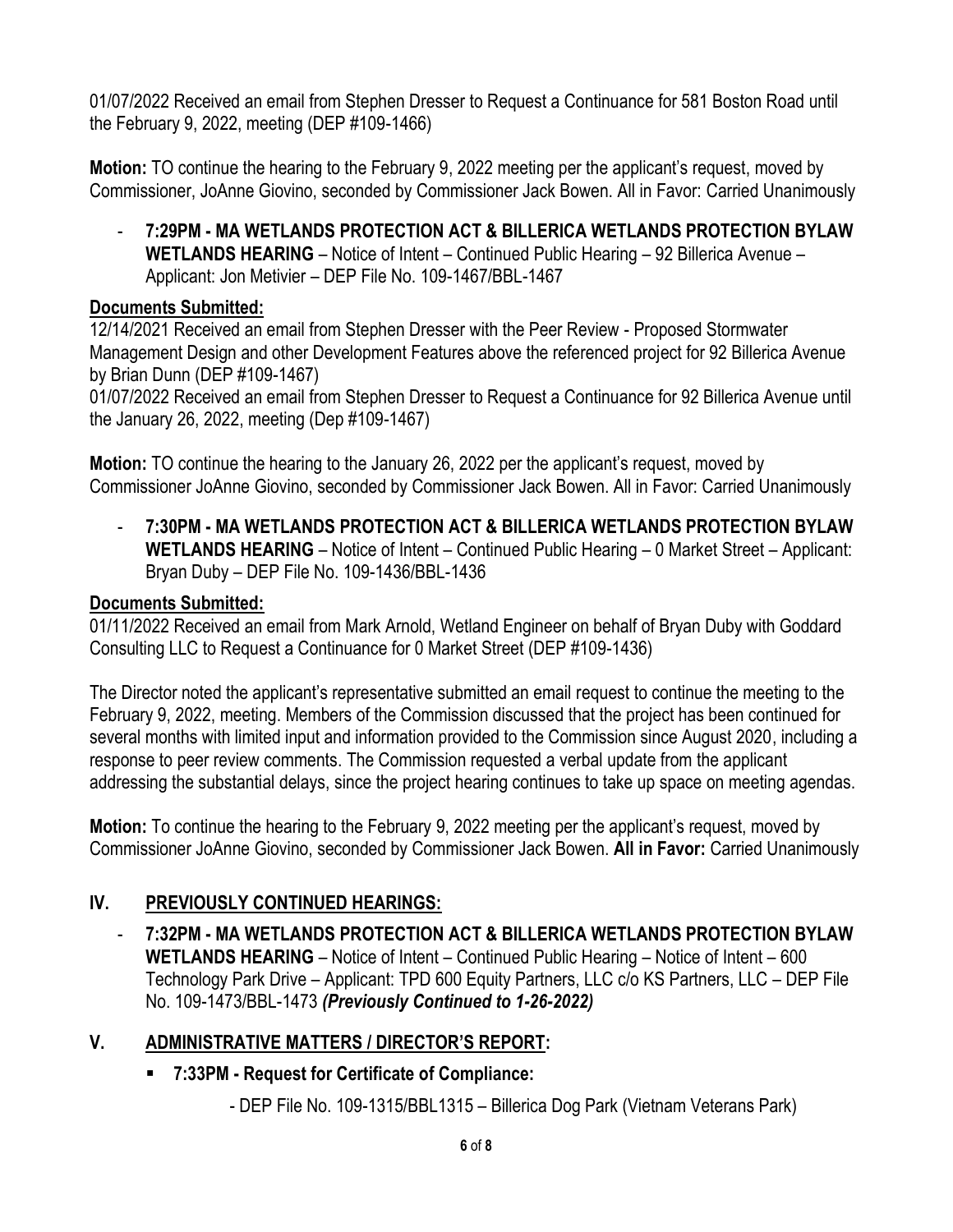## **Documents Submitted:**

12/29/2021 Received and email from Matthew Crowley from Beta with a Request for Certificate of Compliance for the Billerica Dog Park and an updated As-Built Plan stamped and signed by Matthew J. Crowley dated December 29, 2021, scale 1" = 20' (DEP #109-1315)

Isabel Tourkantonis, Director of Conservation, provided an update addressing the Request for Certificate of Compliance previously submitted for the dog park project. She mentioned a few months back that the BETA Group submitted an As-Built plan and that subsequently, the Billerica Dog Park Committee requested to make some minor revisions to add a retaining wall between the fence line and parking area to address erosion along the fence. She reported that all sediment control barriers were also removed from the project site. She noted the as-built plan was updated to reflect the recent work completed by the Dog Park Committee and recommended that the Commission close out the wetland permit with ongoing conditions for continued management of the site per the Operation & Maintenance Plan approved under the Order of Conditions.

**Motion:** TO issue the Certificate of Compliance, Moved by Commissioner JoAnne Giovino, seconded by Commissioner, Jack Bowen. **All in Favor:** Carried Unanimously

# ▪ **7:35PM - Request for Extension:**

- DEP File No. 109-1371/BBL1371 – Earnest Road

# **Documents Submitted:**

12/28/2021 Received an email from Daniel C. Rosa with an attached letter to Request an Extension on the Order of Conditions issued by the Commission on January 30, 2019, for Ernest Road (DEP #109-1371)

Isabel Tourkantonis, Director of Conservation briefly explained the request submitted by Daniel C. Rosa for a two (2) year extension to the Order of Conditions to construct a single-family dwelling. Construction started has been delayed due to various delays, including COVID -19.

**Motion:** TO grant the extension for two (2) years, Motion by Commissioner JoAnne Giovino, seconded by Commissioner, Jack Bowen. **All in Favor:** Carried Unanimously

### ▪ **7:37PM - Miscellaneous Updates**

The Annual Town Report is due February  $18<sup>th</sup>$ . Staff will update the Report and submit it on behalf of the Commission.

# **7:37PM - Violations/Enforcement Orders**

22 Springwell Road, Wetland & Buffer Zone Restoration Report

Isabel Tourkantonis, Director of Conservation, updated the Board on an inquiry from the property owner to address expansion of the yard and the need for restoration before a Certificate of Compliance for DEP File No. 109-0982 is reviewed and issued by the Commission. She explained that as part of a recent as-built plan prepared by Steve Dresser, it was discovered that the owner had expanded the yard to the rear, which resulted in the filling of FEMA floodplain. S. Dresser submitted a restoration plan in October 2021 to restore the floodplain elevation and the other resource areas including inner buffer zone to return the site into compliance with the original wetlands permit. The plan includes restoration plantings and long-term protection